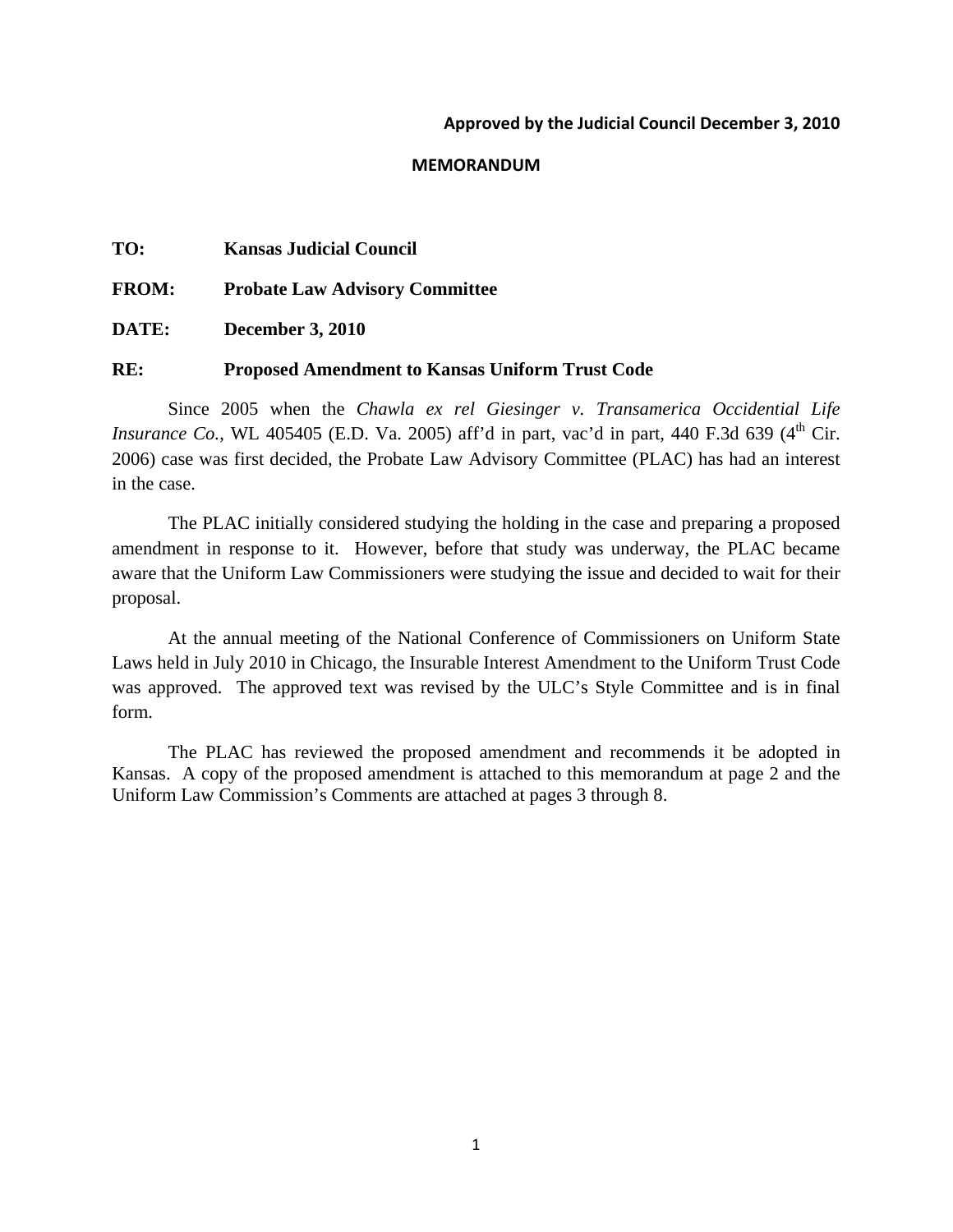## **2011 B. No.**

### **SECTION 1. INSURABLE INTEREST OF TRUSTEE.**

 (a) In this section, "settlor" means a person that executes a trust instrument. The term includes a person for which a fiduciary or agent is acting.

 (b) A trustee of a trust has an insurable interest in the life of an individual insured under a life insurance policy that is owned by the trustee of the trust acting in a fiduciary capacity or that designates the trust itself as the owner if, on the date the policy is issued:

(1) the insured is:

(A) a settlor of the trust; or

(B) an individual in whom a settlor of the trust has, or would have had if

living at the time the policy was issued, an insurable interest; and

 (2) the life insurance proceeds are primarily for the benefit of one or more trust beneficiaries that have:

(A) an insurable interest in the life of the insured; or

(B) a substantial interest engendered by love and affection in the

continuation of the life of the insured and, if not already included under subparagraph (A), who are:

(i) related within the third degree or closer, as measured by the

civil law system of determining degrees of relation, either by blood or law, to the insured; or

(ii) stepchildren of the insured.

2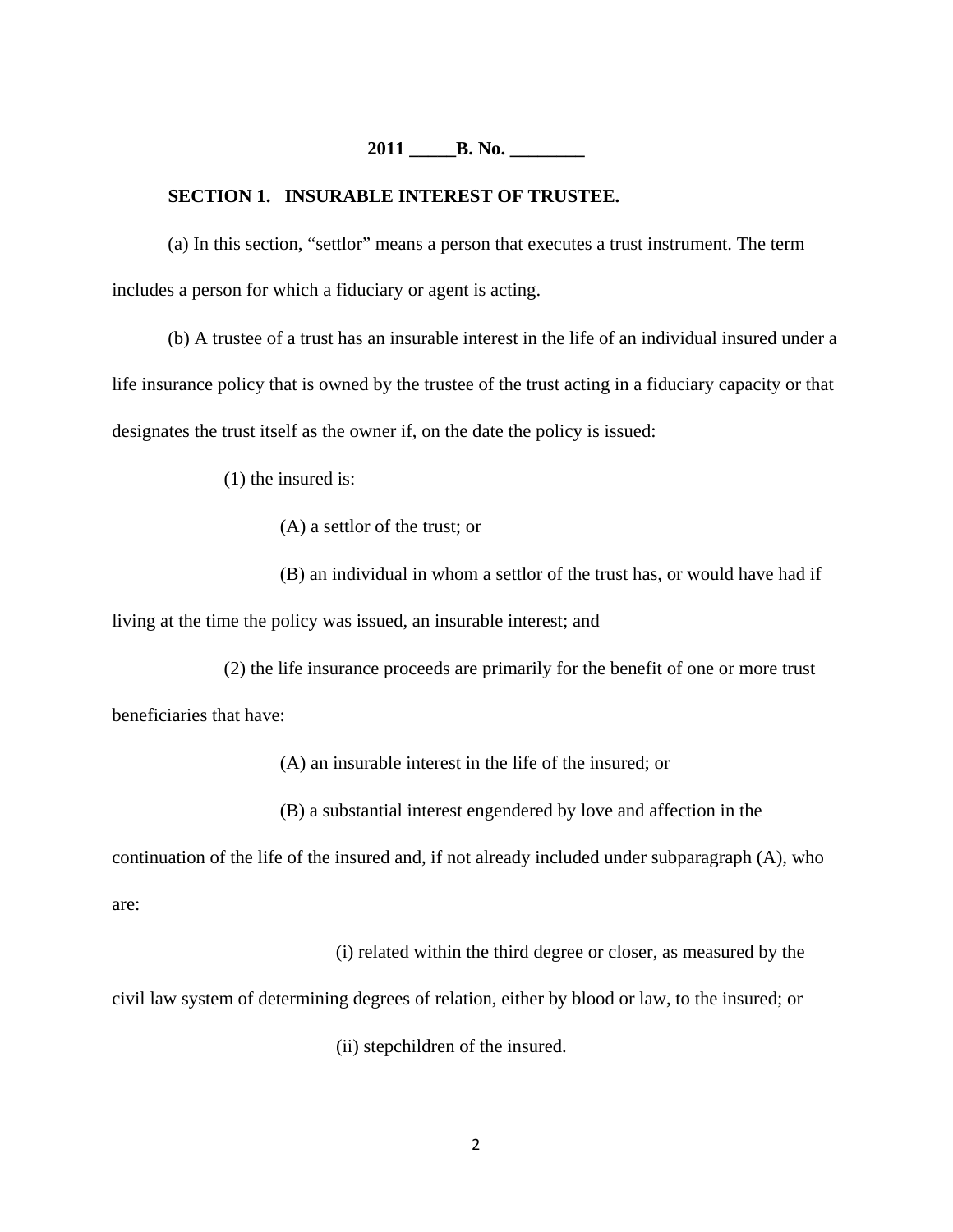#### **Uniform Law Commission's Comment**

 Every state requires, either as a matter of statutory or common law, that a purchaser of life insurance on another individual have an insurable interest in the life of the insured. See generally Robert H. Jerry, II & Douglas R. Richmond, Understanding Insurance Law, §§ 40, 43 (LexisNexis Publishing, 4 ed., 2007), at 273-77, 293-98. The definition of insurable interest became a matter of widespread concern among trust and estate planners after *Chawla ex rel Giesinger v. Transamerica Occidental Life Insurance Co*., 2005 WL 405405 (E.D. Va. 2005), aff'd in part, vac'd in part, 440 F.3d 639 ( $4^{\text{th}}$  Cir. 2006), where a Virginia federal district court applying Maryland law held that a trust did not have an insurable interest in the life of the insured who was the settlor and the creator of the trust. This portion of the district court's decision was subsequently vacated by the Fourth Circuit when holding that the district court's decision should be affirmed on other grounds, but the appellate decision did not question or criticize the district court's insurable interest analysis. The Maryland legislature subsequently enacted a statute in the state's insurance code clarifying the circumstances when a trustee or trust has an insurable interest in another's life, and several other states have enacted various forms of statutory clarification designed to address the "*Chawla* problem." During this process, the American College of Trust and Estate Counsel, among others, expressed the opinion that it would be best if a uniform approach could be fashioned in resolving the matter.

 Consequently, the Uniform Law Commission, after studying the issue, decided to clarify the issue with respect to the Uniform Trust Code (UTC) and established a drafting committee for that purpose. The drafting committee, consisting of knowledgeable Conference members, was assisted by representatives from the American Bar Association, the American College of Trust and Estate Counsel, and the American Council of Life Insurers, consumer advocates, and other interested parties. This amendment resulted from their efforts and is designed to be inserted at the end of Article 1 of the UTC as Section 113. In keeping with the charge to the committee, the purpose of the amendment is to clarify when, for purposes of the Code, a trustee has an insurable interest in an individual whose life is to be the subject of an insurance policy to fund the trust. Clarification of this area of law that was subjected to uncertainty by the *Chawla* decision will provide a reliable basis upon which trust and estate planning practitioners may draft trust instruments that involve the eventual payment of expected death benefits.

 It should be noted that the entire amendment is placed in brackets to indicate that each state should consider whether it is needed or its adoption would be appropriate. In some states *Chawla* may not present serious problems under pre-existing insurable interest law because it may be clear that a trustee already has an appropriate insurable interest for estate planning purposes. In other states, *Chawla* would present problems but, as indicated above, the state may have already addressed the issue so that the amendment may not be needed. Currently there are at least ten states that have enacted legislation on the subject (Delaware, Florida, Illinois, Georgia, Maine, Maryland, Minnesota, South Dakota, Virginia, and Washington). In those states that do need to respond to *Chawla* (plus those that may want to revisit the matter) the amendment offers a reasonable solution that has the support of many in the estate planning field, as well as the life insurance industry.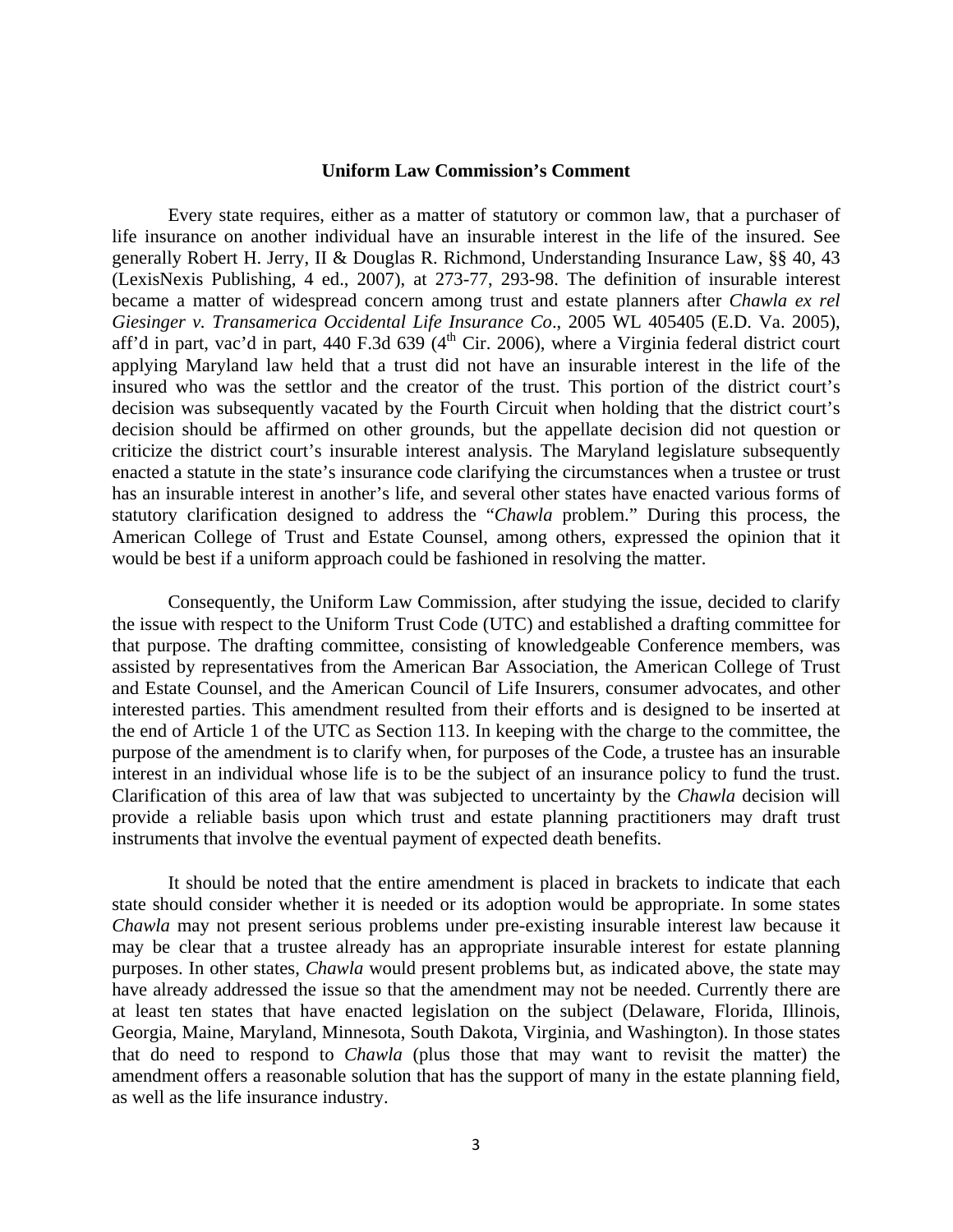With regard to language of the amendment, subsection (a) provides that the term "settlor" is limited to a person who *executes* the trust instrument. This is narrower than the UTC definition of "settlor," which, in addition to the person who executes the trust instrument, would include a person who merely contributes property to the trust. See UTC Section 103(15). As explained in the comment to Section 103(15), the broader definition serves a useful purpose in connection with the UTC generally; however, none of those situations relates to the issue of whose life should properly be the subject of a life insurance policy that is used to fund a trust. Moreover, to use the broader definition would needlessly complicate the issue of whose life should be the subject of insurance because it would be rare, if ever, that a life insurance policy used to fund a trust for estate planning purposes would be on the life of someone other than the settlor signing the trust or someone in whose life that settlor would have an insurable interest. Because there are situations in which a trust instrument will be executed by a fiduciary or agent for the creator of the trust, subsection (a) also makes clear that in such circumstances the

fiduciary or agent is deemed to be the equivalent of the settlor.

 Subsection (b) carries forward the widely approved rule that the time at which insurable interest in a life insurance policy is determined is the date the policy is issued, otherwise understood as the inception of the policy. Thus, if on the date the policy is issued the trustee has an insurable interest in the individual whose life is insured, the policy is not subject to being declared void for lack of such an interest. Under the reasoning that an individual has an unlimited insurable interest in his or her own life, subsection (b) provides that a trustee has an insurable interest in the settlor's own life. If an individual, as settlor, has created a trust to hold a life insurance policy on his or her own life, has funded that trust with the policy or with money to pay its premiums, and has selected the trustee of the trust, it follows that the trustee should have the same insurable interest that the settlor has in his or her own life. Similarly, recognizing that an individual may purchase insurance on the life of anyone in whom that individual has an insurable interest up to, generally speaking, the amount of that interest, subsection (b) provides that the trustee has an insurable interest in an individual in whom the settlor has, or would have had if living at the time the policy was issued, an insurable interest.

 Moreover, paragraph (1) of subsection (b) addresses the *Chawla* issue by referring to the jurisdiction's insurance code or other law regarding insurable interest as a separate, independent source of law for determining whether a trustee has an insurable interest in the life of an individual on whose life the trust has purchased insurance. This means that the trustee would be entitled to apply for and purchase an insurance policy not only on the life of a settlor but also on the life of any other individual in whom the settlor has an insurable interest, e.g., the spouse or children of the settlor, in the enacting jurisdiction. Exactly whose lives may be insured depends on the law of the enacting jurisdiction. In short, the amendment does not change the enacting jurisdiction's pre-existing law of insurable interest.

 Paragraph (2) of subsection (b) addresses a somewhat different issue, although it also references the insurable interest law of the enacting jurisdiction. It is designed to ensure that irrevocable life insurance trusts (ILITs) are created to serve *bona fide* estate planning purposes by restricting who may be a beneficiary of insurance proceeds from a policy purchased to fund an ILIT. It establishes the requirement that the proceeds of such a life insurance policy used to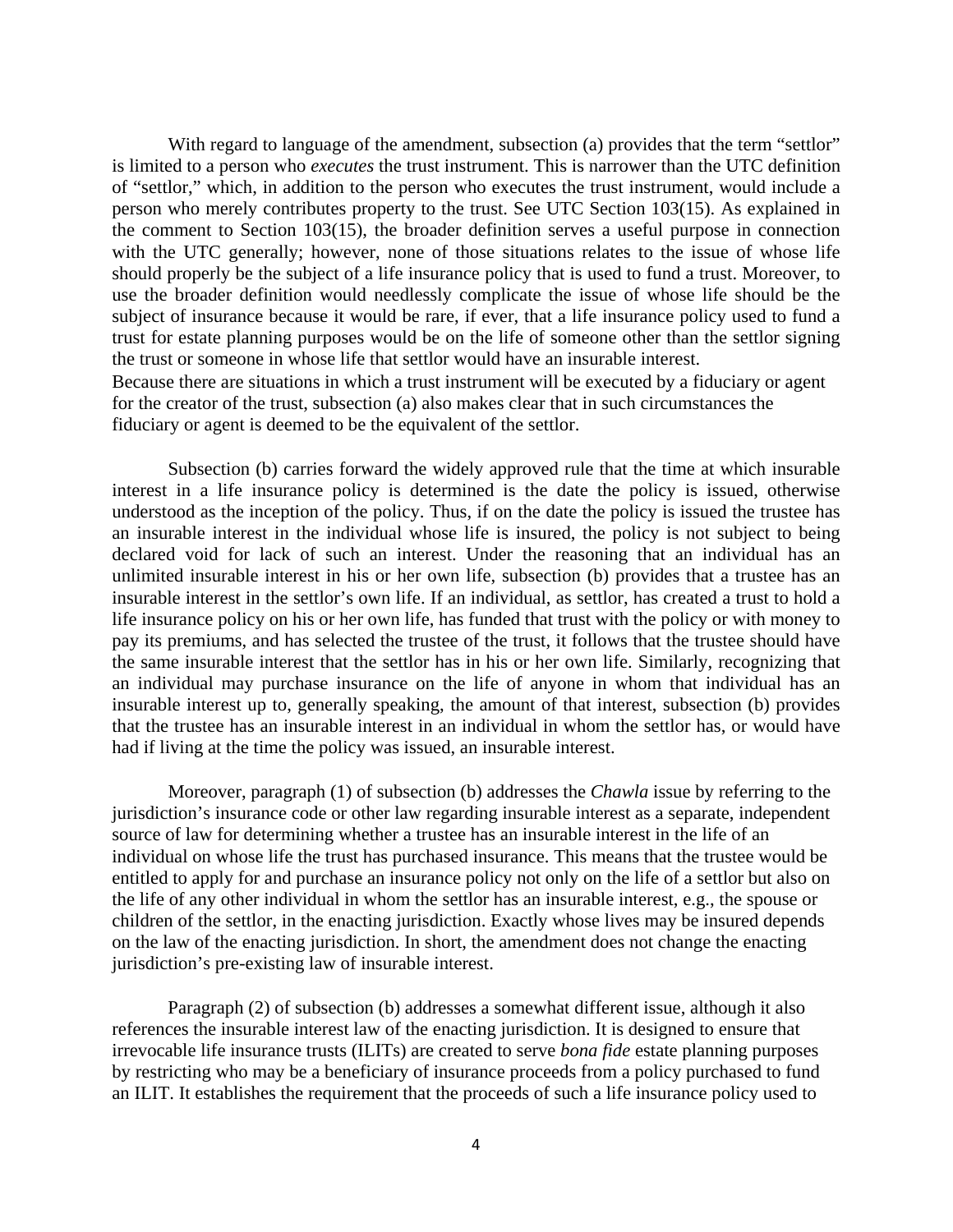fund the trust be payable primarily to certain types of trust beneficiaries. As to the latter, paragraph (2) contains bracketed language designed to provide states with a choice with regard to who those beneficiaries might be.

 One choice may be exercised by deleting all the brackets, and all the language contained within the brackets, in paragraph (2) of subsection (b). By doing so, the class of beneficiaries for whom the insurance proceeds must primarily benefit is limited to those who, in the enacting state, have an insurable interest in the life of the settlor. Depending on the law of the jurisdiction, this could mean that only those individuals traditionally recognized as having an insurable interest, such as spouses and their children, would qualify, or it could mean that additional family members, such as siblings, grandchildren, grandparents, and perhaps others, have an insurable interest in the life of the settlor. In some other jurisdictions, the law may not be clear on this point. In these jurisdictions, estate planners generally may be concerned that strictly tying the class of beneficiaries to the state's insurable interest law might unduly restrict their ability to provide appropriate legal services to their clients. To help alleviate this concern, an alternative is offered to clarify the law in these jurisdictions. To exercise this choice, the enacting jurisdiction need only remove the brackets while retaining the language contained therein, thereby adopting the language as part of the amendment.

 Removing the brackets and retaining the bracketed language in paragraph (2) of subsection (b) clarifies and broadens to a limited extent the class of individuals for whom the insurance must primarily benefit. By including anyone who is related to the settlor or other insured by blood or law within the third degree, the amendment makes clear that not only parents and their children would fall in the required beneficiary category, but also that siblings, grandparents, grandchildren, great-grandparents, great-grandchildren, aunts, uncles, nephews, and nieces would also qualify. Lineal consanguinity, to use the more technical term for relation by blood, is the relationship between individuals when one directly descends from the other. Each generation in this direct line constitutes a degree. Collateral consanguinity refers to the relationship between individuals who descend from a common ancestor but not from each other. The civil law method of calculating degree of collateral consanguinity, which is used in most states, counts the number of generations from one individual, e.g., the insured, up to the common ancestor and then down to the other individual. See 1 RESTATEMENT (THIRD) OF PROPERTY (Wills and Other Donative Transfers) § 2.4 cmt. *k* (1999).

 The following table identifies the relatives of an insured within three degrees of lineal and collateral consanguinity using the civil law method, with each row representing a generation.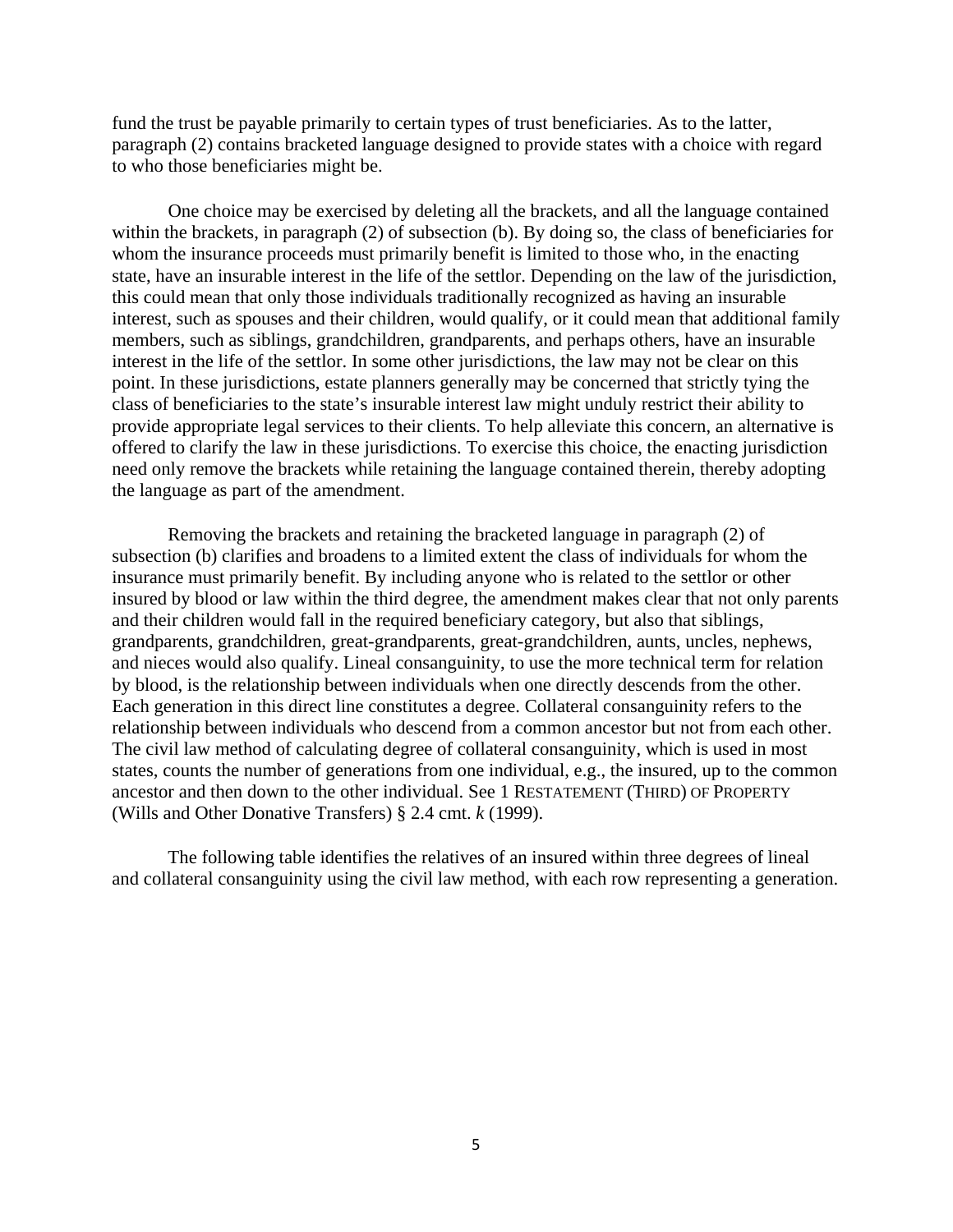|                   |                 |                         | Great-<br>Grandparents |
|-------------------|-----------------|-------------------------|------------------------|
|                   |                 |                         | (3)                    |
|                   |                 | Grandparents<br>(2)     |                        |
|                   | Parents         | <b>Aunts and Uncles</b> |                        |
|                   | (1)             | (3)                     |                        |
| <b>INSURED</b>    | Sisters and     |                         |                        |
|                   | <b>Brothers</b> |                         |                        |
|                   | (2)             |                         |                        |
| Children          | Nieces and      |                         |                        |
| (1)               | Nephews (3)     |                         |                        |
| Grandchildren     |                 |                         |                        |
| (2)               |                 |                         |                        |
| Great-            |                 |                         |                        |
| Grandchildren (3) |                 |                         |                        |

 The reference in subparagraph (B)(i) to relation by "law"–if that term is interpreted to have the same legal meaning as the term "affinity"–may extend the category of beneficiaries that must be primarily benefited to in-laws. If that is the case, degrees of relationship by law or affinity should be computed in the same manner as degrees of relationship by consanguinity. See State v. Hooper, 140 Kan. 481, 37 P.2d 52 (1934 )(explaining, for example, that a husband has the same relation, by affinity, to his wife's blood relatives as she has to them by consanguinity, and vice versa). This would mean that a son- or daughter-in-law of the insured would be related in the first degree and a brother- or sister-in-law of the insured would be related in the second degree. A father- or mother-in-law would be related to the insured in the first degree, whereas an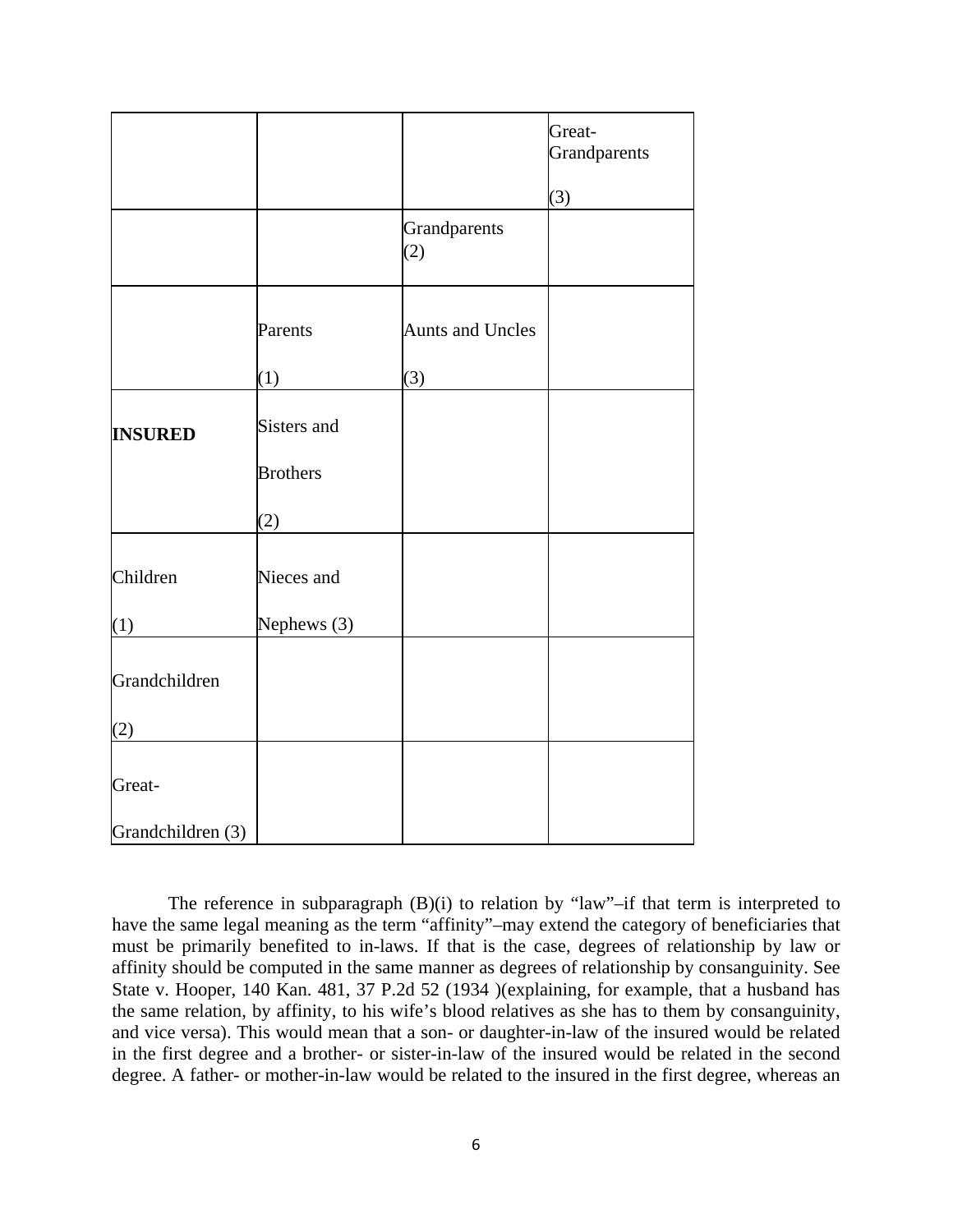aunt- or uncle-in-law would be related to the insured in the third degree. See State v. Allen, 304 N.W.2d 203, at 207 (Iowa 1981)(listing authorities on how to compute degrees of relation).

 At the very least, the term "law" should be interpreted to include the relation between spouses and the relation between an adoptive parent and adopted child, if they were not already included under subparagraph (A). Additionally, in case there is any doubt as to whether an adopted grandchild, i.e., a child adopted by an insured's child, is sufficiently related to the insured, as a biological grandchild might be, to have an insurable interest under subparagraph (A), the reference in (B)(i) may ensure that the adopted grandchild falls within the required category of beneficiaries. This is because the adopted grandchild arguably would, at the very least, be related by affinity to the insured in the second degree, just as a biological child of the insured's child would be related by blood in the second degree to the insured. In other words, the adopted grandchild would be treated in the same manner as a biological grandchild for purposes of the amendment.

 Stepchildren, who may not otherwise have an insurable interest in the life of the settlor or other insured under subparagraph (A) or who may not be included under subparagraph (B)(i), depending on the interpretation given to the term "law," are specifically included in subparagraph (B)(ii) to ensure that they occupy the same status as any other child of the settlor, biological or adopted.

 The reason for the modifying language "if not already included under subparagraph (A)" found in subparagraph (B) of paragraph (2) of subsection (b) is to make it clear that there is no negative implication with regard to anyone related within the third degree to the insured and who would be included by virtue of the adopting jurisdiction's insurable interest law referred to in subparagraph (A). In other words, some of the people, but not all, included under subparagraph (A) will be related to the person whose life is insured within the third degree and the modifying language is designed to make it clear that subparagraph (B)(i) merely adds any others so related. The same reasoning applies to stepchildren. The adopting jurisdiction may already include them under its insurable interest law referred to in subparagraph (A). If not, however, subparagraph (B)(ii) makes sure they are included in the category of people for whom the insurance policy proceeds must primarily benefit.

 Although estate planners expressed concern were a jurisdiction to delete subparagraph (B) because they felt doing so would unduly limit their ability to serve their clients' needs, there was a general consensus that including those identified in subparagraph (B) should suffice for the great majority of estate plans. Thus, estate planners strongly support the adoption of the language in subparagraph (B).

 It should also be noted that, regardless of the decision relating to the choices presented by the bracketed language in paragraph (2) of subsection (b), the test concerning whether the beneficiaries designated in paragraph (2) are the primary beneficiaries of the policy proceeds takes place at the inception of the life insurance policy, i.e., when the policy is issued. The fact that there may be contingent trust beneficiaries or that the proceeds would be payable to different beneficiaries based on subsequent events or conditions is not relevant to the determination. One need only identify those trust beneficiaries that would receive the policy proceeds were the